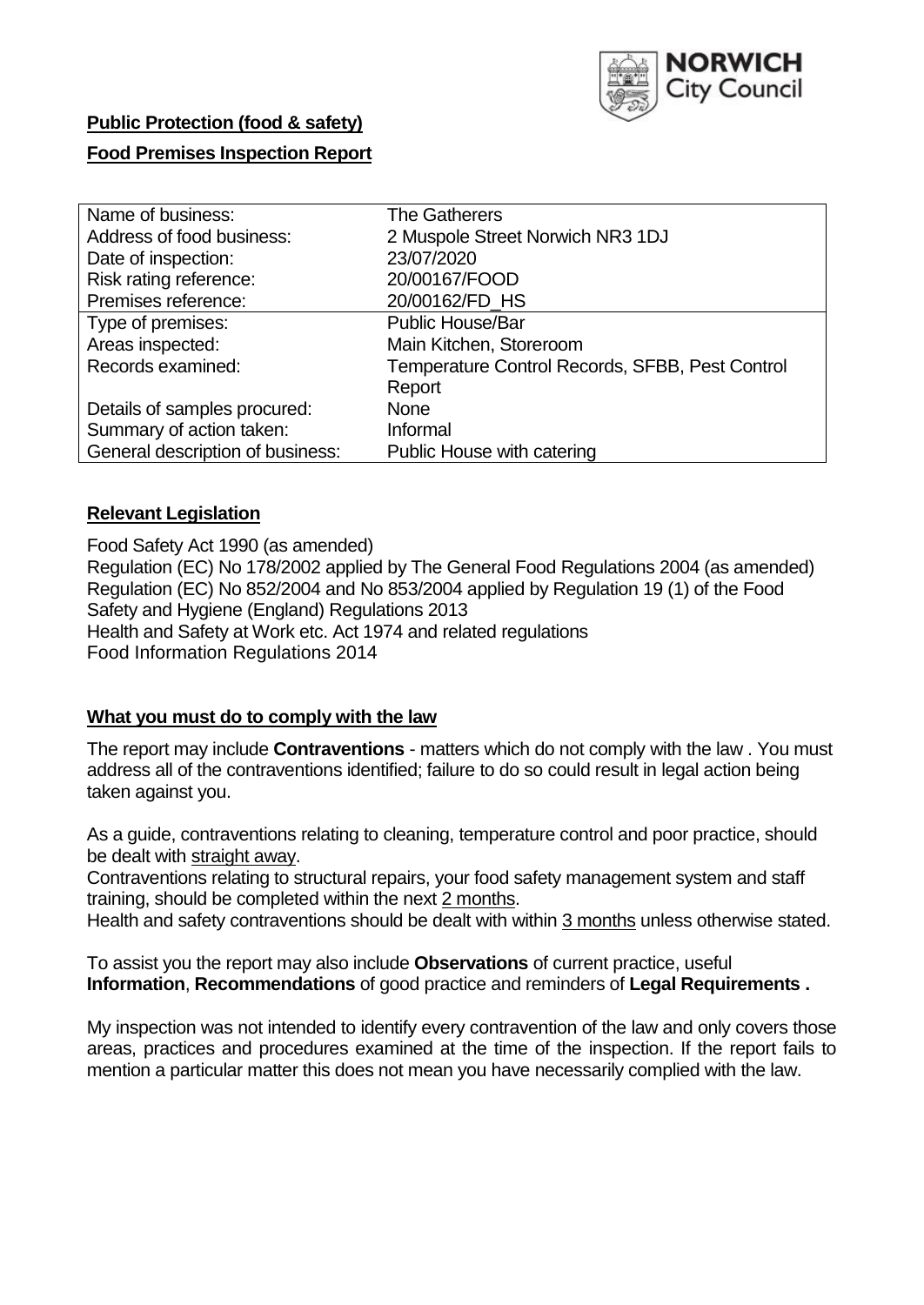# **FOOD SAFETY**

### **How we calculate your Food Hygiene Rating:**

 The food safety section has been divided into the three areas which you are scored against for the hygiene rating: 1. food hygiene and safety procedures, 2. structural requirements and 3. confidence in management/control procedures. Each section begins with a summary of what was observed and the score you have been given. Details of how these scores combine to produce your overall food hygiene rating are shown in the table.

| <b>Compliance Area</b>                     |          |    |                | <b>You Score</b> |                |    |           |    |                |  |  |
|--------------------------------------------|----------|----|----------------|------------------|----------------|----|-----------|----|----------------|--|--|
| Food Hygiene and Safety                    |          |    | 0              | 5                | 10             | 15 | 20        | 25 |                |  |  |
| <b>Structure and Cleaning</b>              |          |    | $\overline{0}$ | 5                | 10             | 15 | 20        | 25 |                |  |  |
| Confidence in management & control systems |          |    | $\Omega$       | $\overline{5}$   | 10             | 15 | 20        | 30 |                |  |  |
|                                            |          |    |                |                  |                |    |           |    |                |  |  |
| <b>Your Total score</b>                    | $0 - 15$ | 20 | $25 - 30$      |                  | $35 - 40$      |    | $45 - 50$ |    | > 50           |  |  |
| <b>Your Worst score</b>                    | 5        | 10 | 10             |                  | 15             |    | 20        |    | $\blacksquare$ |  |  |
|                                            |          |    |                |                  |                |    |           |    |                |  |  |
| <b>Your Rating is</b>                      | 5        |    |                | 3                | $\overline{2}$ |    |           |    | $\Omega$       |  |  |

Your Food Hygiene Rating is 4 - a good standard



# **1. Food Hygiene and Safety**

 requirements. You have safe food handling practices and procedures and all the Food Hygiene standards are excellent. You demonstrated full compliance with legal necessary control measures to prevent cross-contamination are in place. **(Score 0)** 

#### Contamination risks

**Observation** I was pleased to see you were able to demonstrate effective controls to prevent cross-contamination.

#### Hand-washing

**Observation** I was pleased to see hand-washing was well managed.

#### Personal Hygiene

**Observation** I was pleased to see that standards of personal hygiene were high.

#### Temperature Control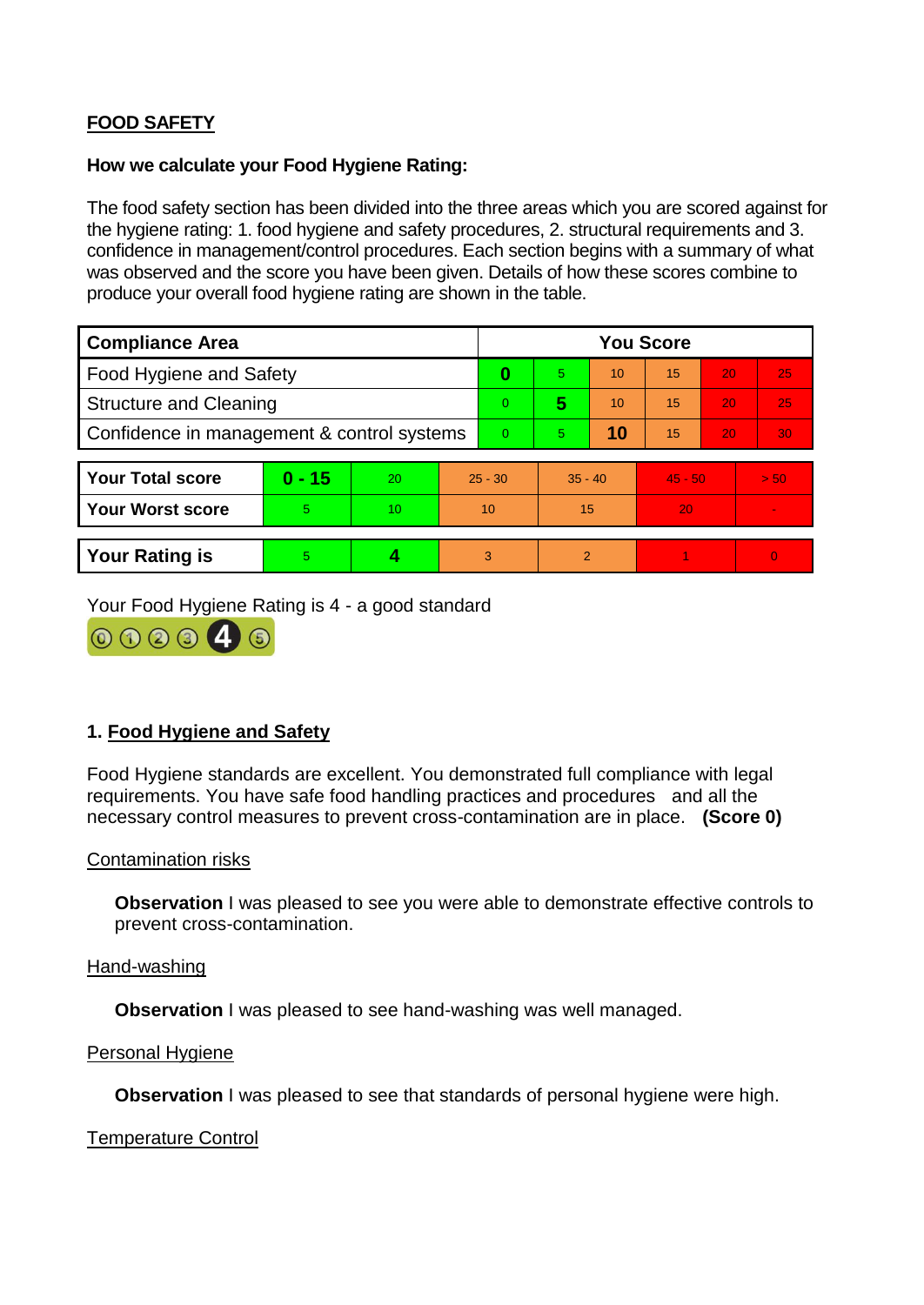**Guidance** It is essential to know that your probe thermometer is working properly. If the reading is outside these ranges you should replace your probe or return it to the manufacturer to be calibrated. A simple way to check a digital probe is to put it in iced water and boiling water:

- The readings in iced water should be between -1°C and 1°C.
- The readings in boiling water should be between 99°C and 101°C.

 temperature display. You need an independent method that is clearly related to the **Guidance** You cannot rely on taking chilled food temperatures by reading the actual food temperature.

 thermometer to check the core temperature of cooked and reheated foods. The **Recommendation** In addition to the visual checks you undertake, use a probe temperature should reach 75°C for 30 seconds or an equivalent time/temperature combination (e.g. 80°C for 10 seconds).

 survival by applying appropriate temperature controls at points critical to food safety **Observation I** was pleased to see you were able to limit bacterial growth and/or and that you were monitoring temperatures.

## **2. Structure and Cleaning**

The structure facilities and standard of cleaning and maintenance are all of a good standard and only minor repairs and/or improvements are required. Pest control and waste disposal provisions are adequate. The minor contraventions require your attention. **(Score 5)** 

## Cleaning of Structure

**Contravention** The following items were dirty and require more frequent and thorough cleaning:

• floor/wall junctions

 **Recommendation** Your cleaning schedule is there to remind you to clean before an item becomes dirty. If an item is dirty when you go to clean it, increase the frequency of cleaning.

**Recommendation** Remove redundant items and equipment from food rooms.

**Recommendation** Remove outer film from the dishwasher

#### Cleaning of Equipment and Food Contact Surfaces

**Contravention** The following items are dirty and must be cleaned:

- fridge and freezer seals
- interior ceiling to microwave

 **Observation** You had dedicated equipment for the preparation of raw and ready-to-eat foods.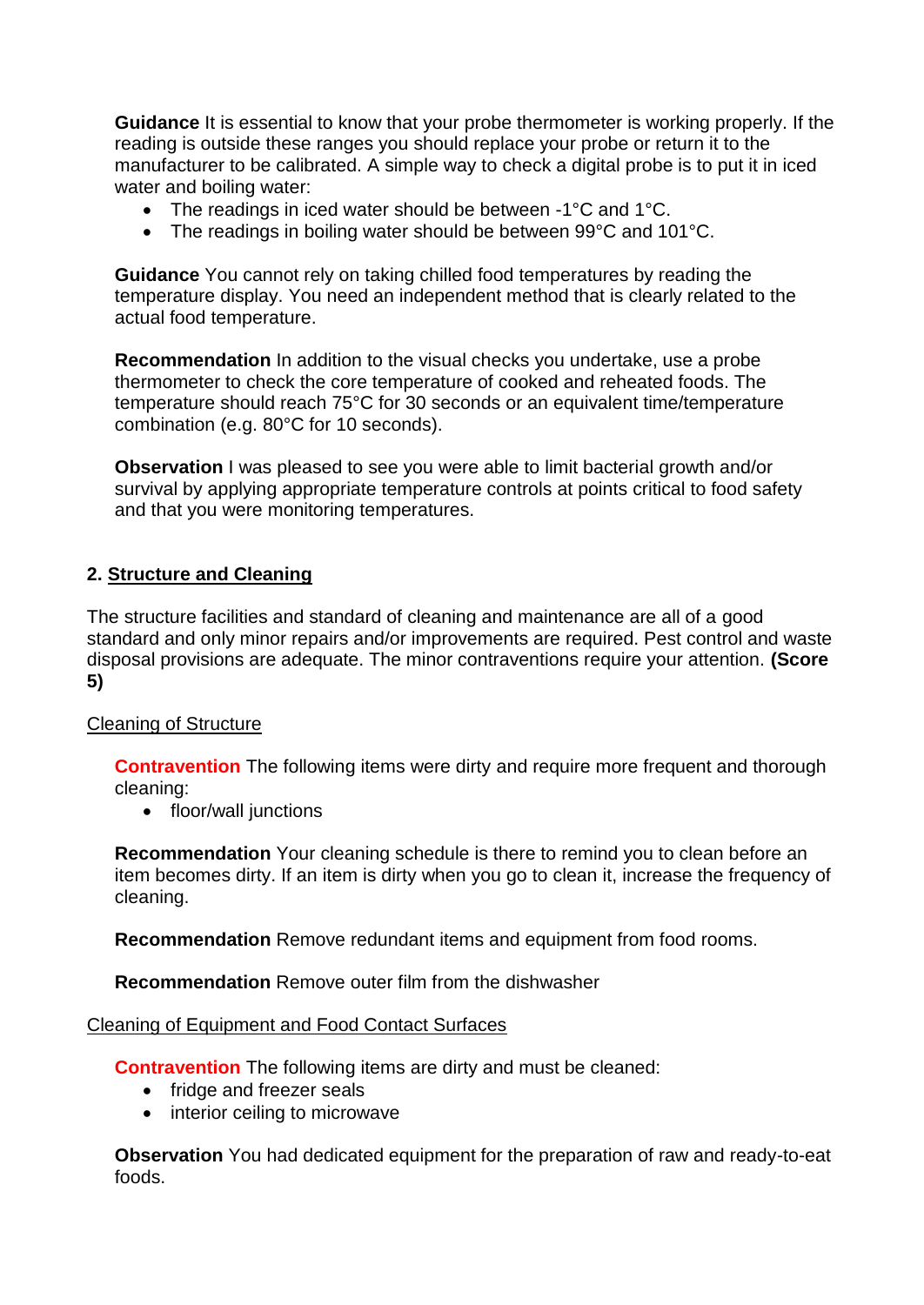## Cleaning Chemicals / Materials / Equipment and Methods

 cleaning materials, methods and equipment were able to minimise the spread of **Observation** I was pleased to see that the premises was kept clean and that your harmful bacteria between surfaces.

## **Maintenance**

**Contravention** The following had not been suitably maintained and must be repaired or replaced:

- holes to wall in washing up room
- damage to freezer lid
- flooring in storeroom was badly marked
- the lid to the chest freezer didn't close properly causing a buildup of ice in the chest freezer

## Facilities and Structural provision

 **Observation** I was pleased to see the premises had been well maintained and that adequate facilities had been provided.

## Pest Control

**Recommendation** provide fly screens to openable windows and external doors in rooms in which food is prepared and handled

# **3. Confidence in Management**

There are generally satisfactory food safety controls in place although there is evidence of some non-compliance with the law. All the significant food hazards are understood and controls are in place. Your records are appropriate and generally maintained but some deficiencies were identified. The contraventions require your attention; although not critical to food safety they may become so if not addressed. **(Score 10)** 

## Proving Your Arrangements are Working Well

 pack are intended to demonstrate you are in day-to-day control of the hazards to food. **Contravention** The Management sections in your Safer food Better Business (SFBB) The following Management sections were either missing, incomplete or not up-to-date

- Daily Diary
- 4-weekly checks
- training records / supplier lists
- cleaning schedule

# **Traceability**